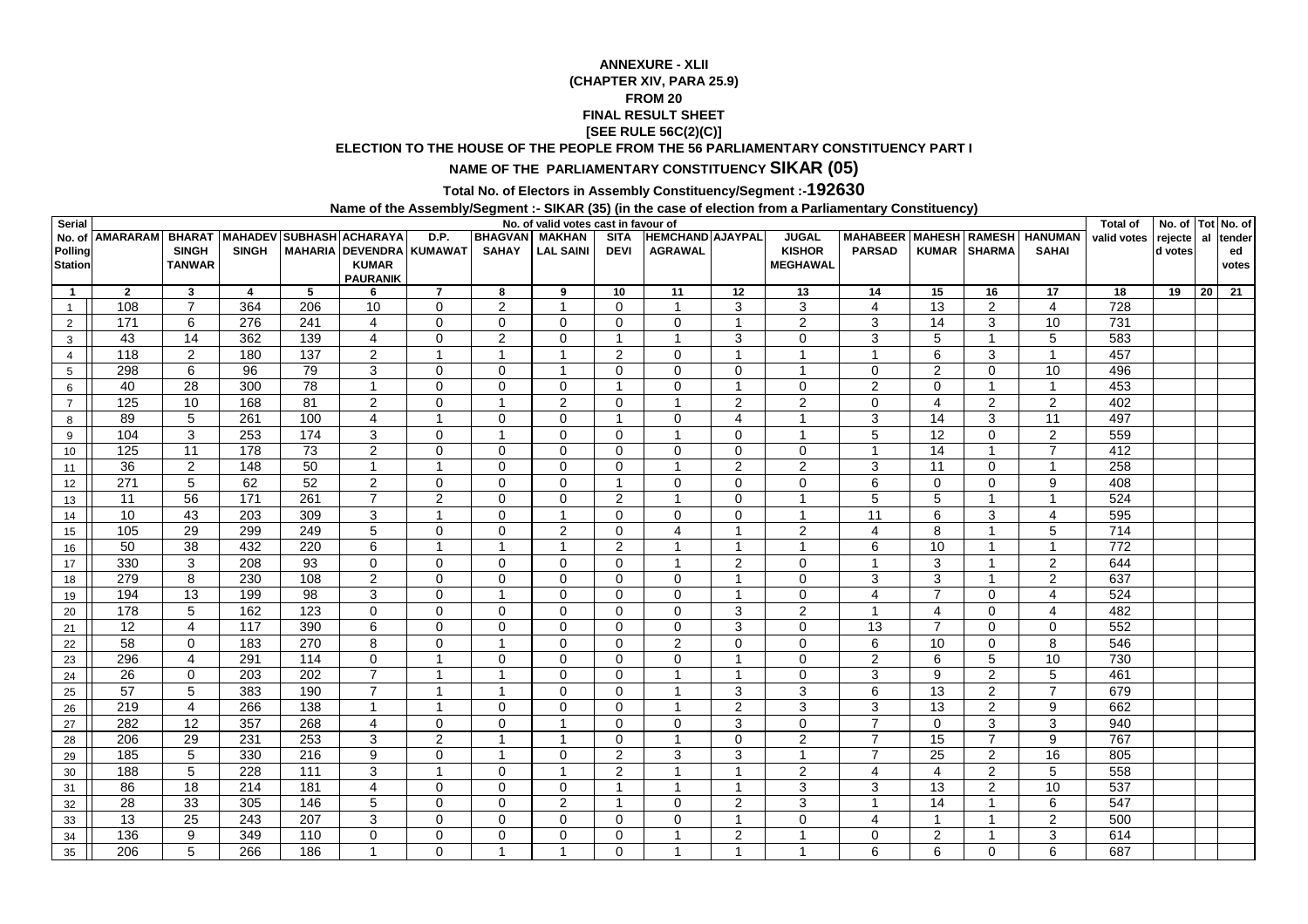| 36 | 212      | $\overline{2}$      | 181        | 78               | 1                            | 0                           | $\mathbf 0$                 | 0                   | $\mathbf 0$    | $\mathbf 0$          | $\mathbf 0$      | $\mathbf 0$         | $\overline{2}$      | 1                         | 3               | 5                   | 485        |  |
|----|----------|---------------------|------------|------------------|------------------------------|-----------------------------|-----------------------------|---------------------|----------------|----------------------|------------------|---------------------|---------------------|---------------------------|-----------------|---------------------|------------|--|
| 37 | 41       | 4                   | 403        | 92               | $\overline{c}$               | 0                           | $\mathbf 0$                 | $\overline{c}$      | $\mathbf{1}$   | $\overline{2}$       | $\overline{c}$   | $\overline{2}$      | $\mathbf{1}$        | 14                        | $\mathbf{1}$    | 4                   | 571        |  |
| 38 | 163      | 9                   | 307        | 65               | $\mathbf{1}$                 | 0                           | $\mathbf 0$                 | $\mathbf 0$         | $\mathbf 0$    | $\mathbf 0$          | $\mathbf 0$      | 0                   | $\mathbf{1}$        | $\overline{3}$            | $\overline{1}$  | $\overline{4}$      | 554        |  |
| 39 | 224      | $\overline{4}$      | 292        | 148              | 5                            | 0                           | $\pmb{0}$                   | 0                   | 0              | $\Omega$             | $\boldsymbol{2}$ | $\boldsymbol{2}$    | $\overline{c}$      | $\overline{7}$            | 3               | 6                   | 695        |  |
| 40 | 111      | 8                   | 228        | 27               | $\sqrt{2}$                   | 0                           | $\mathbf 0$                 |                     | $\mathbf{1}$   | $\blacktriangleleft$ | $\overline{1}$   | $\overline{1}$      | $\mathbf{1}$        | $\mathbf 0$               | $\mathbf 0$     | $\overline{4}$      | 386        |  |
| 41 | 45       | 3                   | 262        | 362              | $\overline{\mathbf{4}}$      | 0                           | $\mathbf{1}$                | $\overline{c}$      | $\mathbf 0$    | $\mathbf 0$          | $\overline{1}$   | $\overline{1}$      | 5                   | 0                         | 0               | $\overline{2}$      | 688        |  |
| 42 | 53       | $\mathbf{3}$        | 236        | 346              | 1                            | 0                           | $\pmb{0}$                   | 0                   | $\overline{c}$ | $\overline{1}$       | $\pmb{0}$        | $\overline{1}$      | $\sqrt{2}$          | 1                         | 0               | $\sqrt{3}$          | 649        |  |
| 43 | 26       | 4                   | 182        | 79               | $\overline{3}$               | $\overline{2}$              | $\mathbf{1}$                |                     | 0              | 0                    | $\overline{c}$   | 1                   | $\mathbf 0$         | $\mathbf 1$               | $\overline{1}$  | $\overline{2}$      | 305        |  |
| 44 | 13       | $\overline{3}$      | 133        | 163              | $\overline{3}$               | 0                           | $\mathbf{1}$                | 0                   | 1              | 0                    | $\overline{2}$   | 0                   | 3                   | $\mathbf 0$               | $\mathbf 0$     | $\mathbf 0$         | 322        |  |
| 45 | 95       | $\overline{2}$      | 320        | 187              | $\mathbf{1}$                 | 0                           | $\overline{2}$              | 0                   | $\overline{1}$ | 0                    | $\mathbf 0$      | $\overline{1}$      | $\overline{2}$      | $\overline{3}$            | $\overline{1}$  | 3                   | 618        |  |
| 46 | 34       | 2                   | 256        | 244              | $\mathbf 0$                  | $\mathbf{1}$                | $\overline{1}$              | $\overline{2}$      | $\mathbf{1}$   | $\Omega$             | 2                | $\mathbf 0$         | $\overline{4}$      | $\overline{2}$            | $\mathbf 0$     | $\overline{1}$      | 550        |  |
| 47 | 5        | $\mathbf 0$         | 158        | 82               | $\overline{2}$               | $\mathbf 0$                 | $\mathbf 0$                 | 0                   | $\mathbf{1}$   | $\mathbf{0}$         | $\mathbf 0$      | $\mathbf 0$         | $\mathbf 0$         | $\overline{2}$            | $\mathbf 0$     | $\overline{2}$      | 252        |  |
| 48 | 13       | $\overline{4}$      | 331        | 179              | $\overline{1}$               | $\mathbf{1}$                | $\mathbf 0$                 | $\mathbf 0$         | $\mathbf{1}$   | $\mathbf{1}$         | $\overline{1}$   | $\mathbf 0$         | $\overline{2}$      | 3                         | $\mathbf{1}$    | $\mathbf{1}$        | 539        |  |
| 49 | 26       | $\mathbf{1}$        | 357        | 169              | $\overline{2}$               | $\mathbf 0$                 | $\mathbf{1}$                | $\overline{1}$      | $\mathbf{1}$   | $\mathbf{1}$         | $\mathbf 0$      | $\overline{2}$      | $\overline{7}$      | 13                        | $\mathbf 0$     | $\overline{5}$      | 586        |  |
| 50 | 9        | 5                   | 194        | 181              | $\mathbf{1}$                 | $\mathbf 0$                 | $\mathbf 0$                 | $\mathbf 0$         | $\mathbf 0$    | $\mathbf{1}$         | 2                | $\mathbf 0$         | 2                   | $\mathbf{1}$              | $\mathbf 0$     | $\mathsf 0$         | 396        |  |
| 51 | 15       | 5                   | 235        | 105              | $\overline{1}$               | $\mathsf 0$                 | $\pmb{0}$                   | $\mathbf 0$         | $\mathbf 0$    | 0                    | $\mathbf 0$      | 0                   | $\overline{1}$      | 6                         | 0               | $\overline{2}$      | 370        |  |
| 52 | 62       | $\overline{2}$      | 228        | 60               | $\overline{2}$               | $\overline{0}$              | $\mathbf{1}$                | $\mathbf 0$         | $\mathbf 0$    | $\overline{1}$       | $\mathbf{1}$     | $\overline{1}$      | $\mathsf 0$         | $\overline{3}$            | $\mathbf 0$     | $\overline{0}$      | 361        |  |
| 53 | 82       | $\overline{1}$      | 292        | 37               | $\overline{1}$               | $\overline{0}$              | $\overline{0}$              | 0                   | $\mathbf{1}$   | 0                    | $\overline{c}$   | $\mathbf 0$         | $\overline{1}$      | $\overline{3}$            | $\overline{1}$  | $\mathbf{1}$        | 422        |  |
| 54 | 36       | $\overline{1}$      | 350        | $\overline{27}$  | $\overline{0}$               | $\overline{0}$              | $\overline{0}$              | $\mathbf 0$         | $\mathbf 0$    | $\mathbf 0$          | $\overline{2}$   | $\mathbf 0$         | $\overline{2}$      | $\overline{7}$            | $\mathbf{1}$    | $\overline{2}$      | 428        |  |
| 55 | 69       | $\overline{2}$      | 565        | 21               | $\overline{0}$               | 0                           | $\overline{0}$              | $\mathbf 0$         | $\mathbf 0$    | 0                    | $\mathbf 0$      | $\mathbf 0$         | $\overline{2}$      | $\overline{2}$            | $\overline{1}$  | $\overline{2}$      | 664        |  |
| 56 | 52       | 3                   | 339        | 61               | $\pmb{0}$                    | 0                           | $\overline{0}$              | $\boldsymbol{2}$    | $\mathbf 0$    | $\mathbf{1}$         | $\mathsf 0$      | $\mathbf 0$         | $\overline{2}$      | 4                         | $\mathbf 0$     | $\overline{2}$      | 466        |  |
| 57 | 101      | $\mathbf 0$         | 290        | 11               | $\mathbf 0$                  | 0                           | $\pmb{0}$                   | 0                   | $\mathbf 0$    | 0                    | $\mathbf{1}$     | $\overline{2}$      | $\mathbf{1}$        | 8                         | 2               | $\overline{7}$      | 423        |  |
| 58 | 134      | $\overline{1}$      | 185        | 107              | $\overline{\mathbf{4}}$      | $\mathbf{1}$                | $\mathbf{1}$                | $\mathbf 0$         | $\mathbf{1}$   | 0                    | $\sqrt{5}$       | 0                   | 10                  | $\overline{7}$            | $\overline{2}$  | 11                  | 469        |  |
| 59 | 72       | $\overline{2}$      | 379        | 13               | $\boldsymbol{2}$             | $\mathbf{1}$                | $\overline{0}$              | $\mathbf{1}$        | 0              | $\mathbf{1}$         | $\mathbf{2}$     | $\overline{1}$      | $\overline{2}$      | 10                        | $\mathbf{1}$    | $\sqrt{2}$          | 489        |  |
| 60 | 76       | 32                  | 248        | 224              | $\,6\,$                      | $\pmb{0}$                   | $\mathbf{1}$                | $\mathbf{1}$        | $\mathbf{1}$   | 3                    | $\mathbf{1}$     | $\sqrt{2}$          | $\overline{1}$      | $\overline{4}$            | $\overline{2}$  | $\mathbf{3}$        | 605        |  |
| 61 | 103      | 10                  | 223        | 165              | 3                            | $\mathbf 0$                 | $\mathbf 0$                 | $\overline{1}$      | $\mathbf 0$    | 0                    | $\mathbf 0$      | $\overline{1}$      | 0                   | 4                         | 4               | $\overline{\omega}$ | 517        |  |
| 62 | 35       | 10                  | 236        | $\overline{137}$ | $\pmb{0}$                    | $\mathsf 0$                 | $\pmb{0}$                   | $\mathbf 0$         | $\mathbf 0$    | 0                    | $\mathbf 0$      | $\mathbf 0$         | $\mathsf 0$         | $\pmb{0}$                 | $\mathbf 0$     | $\overline{5}$      | 423        |  |
| 63 | 118      | $\overline{13}$     | 101        | $\overline{37}$  | $\mathbf{1}$                 | $\mathsf 0$                 | $\mathbf{1}$                | $\overline{c}$      | $\mathbf 0$    | 3                    | $\sqrt{2}$       | 6                   | 14                  | 10                        | $\overline{12}$ | 20                  | 340        |  |
| 64 | 165      | 17                  | 250        | 157              | $\mathbf{1}$                 | $\mathbf{1}$                | 0                           | 0                   | $\mathbf{1}$   | $\mathbf{1}$         | 2                | $\mathbf 0$         | $\overline{1}$      | 4                         | $\mathbf 0$     | $\overline{4}$      | 604        |  |
| 65 | 40       | $\overline{2}$      | 265        | 64               | $\mathbf 0$                  | 0                           | $\pmb{0}$                   | $\mathbf 0$         | $\mathbf{1}$   | 0                    | $\overline{1}$   | $\mathbf 0$         | $\overline{1}$      | $\ensuremath{\mathsf{3}}$ | $\overline{1}$  | $\overline{2}$      | 380        |  |
| 66 | 20       | 11                  | 346        | 281              | $\mathbf{1}$                 | 0                           | $\mathbf{1}$                | 3                   | $\mathbf{1}$   | $\overline{2}$       | $\mathbf 0$      | 0                   | $\mathbf 0$         | $\mathbf{1}$              | $\overline{0}$  | 3                   | 670        |  |
| 67 | 39       | 0                   | 156        | 158              | $\sqrt{2}$                   | $\mathbf 0$                 |                             |                     |                |                      |                  |                     |                     |                           |                 |                     |            |  |
| 68 | 39       | 14                  |            |                  |                              |                             | $\pmb{0}$                   | 0                   | $\mathbf 0$    | $\mathbf 0$          | $\mathbf 0$      | $\overline{1}$      | $\overline{1}$      | $\mathbf 0$               | $\overline{2}$  | $\overline{1}$      | 360        |  |
| 69 | 57       |                     | 288        | 371              | $\overline{4}$               | $\overline{0}$              | $\overline{0}$              | $\mathbf{1}$        | 0              | $\mathbf{1}$         | $\mathbf{1}$     | 0                   | $\mathbf{1}$        | $\mathbf{1}$              | $\mathbf{1}$    | $\overline{2}$      | 724        |  |
| 70 |          | 8                   | 262        | 386              | $\mathsf 3$                  | $\pmb{0}$                   | $\pmb{0}$                   | $\boldsymbol{2}$    | $\mathbf 0$    | $\overline{2}$       | $\mathbf{1}$     | $\overline{1}$      | $\overline{1}$      | $\overline{2}$            | $\mathbf 0$     | $\pmb{0}$           | 725        |  |
|    | 54       | 12                  | 267        | 281              | $6 \overline{}$              | $\pmb{0}$                   | $\overline{0}$              | $\overline{4}$      | $\mathbf{1}$   | $\mathbf{1}$         | $\mathbf{1}$     | $\overline{2}$      | $\overline{5}$      | 3                         | 5               | $\overline{0}$      | 642        |  |
| 71 | 24       | $\,6\,$             | 269        | 307              | $\overline{7}$               | $\mathbf 0$                 | $\pmb{0}$                   | $\mathbf{1}$        | 0              | $\mathbf 0$          | $\mathbf 0$      | $\overline{2}$      | $\sqrt{5}$          | 6                         | $\mathbf 0$     | $\mathbf{1}$        | 628        |  |
| 72 | 36       | 9                   | 289        | 174              | $\overline{3}$               | 0                           | $\overline{0}$              | $\mathbf 0$         | $\mathbf{1}$   | $\mathbf 0$          | $\mathbf 0$      | $\overline{2}$      | $\mathbf 0$         | 6                         | $\mathbf 0$     | $\overline{2}$      | 522        |  |
| 73 | 36       | $\mathbf{1}$        | 369        | $\overline{27}$  | $\overline{0}$               | $\mathbf{1}$                | $\pmb{0}$                   | $\mathbf 0$         | $\mathbf 0$    | $\mathbf 0$          | $\mathbf 0$      | $\mathbf 0$         | $\mathbf{1}$        | 4                         | $\mathbf 0$     | $\overline{3}$      | 442        |  |
| 74 | 22       | 3                   | 314        | 153              | $\overline{1}$               | 0                           | $\mathbf 0$                 | $\overline{2}$      | $\mathbf 0$    | $\mathbf{1}$         | $\mathbf{1}$     | $\mathbf 0$         | $\overline{2}$      | $\mathbf{2}$              | $\mathbf{1}$    | 3                   | 505        |  |
| 75 | 48       | $\overline{6}$      | 193        | 126              | $\overline{2}$               | 0                           | $\overline{0}$              | $\overline{3}$      | $\mathbf 0$    | $\overline{2}$       | $\overline{3}$   | $\mathbf 0$         | $\overline{2}$      | 3                         | $\mathbf 0$     | $\overline{4}$      | 392        |  |
| 76 | 41       | 14                  | 236        | 359              | $\overline{2}$               | 0                           | $\mathbf{1}$                | $\overline{2}$      | $\mathbf 0$    | $\mathbf{1}$         | $\mathbf 0$      | 0                   | $\mathbf{1}$        | $\pmb{0}$                 | -1              | $\overline{0}$      | 658        |  |
| 77 | 54       | $\overline{31}$     | 214        | 161              | $\mathbf{1}$                 | $\mathsf 0$                 | $\mathbf{1}$                | -1                  | $\mathbf 0$    | $\mathbf 0$          | $\overline{1}$   | $\mathbf 0$         | $\mathbf 0$         | $\ensuremath{\mathsf{3}}$ | $\mathbf{1}$    | $\overline{7}$      | 475        |  |
| 78 | 42       | 3                   | 295        | 228              | $\overline{4}$               | $\mathbf{1}$                | $\mathbf 0$                 | 0                   | $\mathbf 0$    | $\mathbf{1}$         | $\mathbf 0$      | 3                   | $\overline{1}$      | $\mathbf{2}$              | $\mathbf 0$     | $\overline{0}$      | 580        |  |
| 79 | 66       | $\mathbf 0$         | 210        | 111              | $\pmb{0}$                    | 0                           | $\mathbf 0$                 | 0                   | $\mathbf 0$    | $\mathbf 0$          | 1                | 0                   | 3                   | $\mathbf{2}$              | $\mathbf 0$     | $\mathbf{1}$        | 394        |  |
| 80 | 47       | $\overline{4}$      | 254        | 47               | $\overline{2}$               | 0                           | $\mathbf 0$                 |                     | $\mathbf 0$    | $\mathbf 0$          | 3                | 0                   | $\overline{1}$      | 5                         | $\overline{1}$  | $\overline{5}$      | 370        |  |
| 81 | 18       | $\overline{4}$      | 203        | 176              | $\ensuremath{\mathsf{3}}$    | $\overline{c}$              | $\mathbf 0$                 | 0                   | $\mathbf 0$    | $\mathbf 0$          | $\overline{4}$   | 3                   | $\overline{4}$      | 6                         | $\mathbf 0$     | $\overline{4}$      | 427        |  |
| 82 | 24       | $\overline{1}$      | 320        | 191              | $\mathbf{1}$                 | $\overline{4}$              | $\mathbf 0$                 | $\overline{2}$      | $\mathbf 0$    | $\overline{2}$       | $\mathbf 0$      | $\overline{2}$      | $\mathbf 0$         | 5                         | $\mathbf 0$     | 0                   | 552        |  |
| 83 | 41       | $\overline{1}$      | 414        | 167              | $\mathbf{1}$                 | $\mathbf{1}$                | $\overline{0}$              | 0                   | $\mathbf 0$    | $\mathbf 0$          | 3                | $\overline{1}$      | $\mathbf{1}$        | $\overline{3}$            | $\mathbf 0$     | $\mathbf{1}$        | 634        |  |
| 84 | 65<br>17 | 6<br>$\overline{4}$ | 333<br>306 | 122<br>105       | $\overline{\mathbf{4}}$<br>1 | $\mathbf{1}$<br>$\mathbf 0$ | $\pmb{0}$<br>$\overline{0}$ | $\overline{c}$<br>0 |                | $\overline{c}$<br>0  | 3<br>1           | $\overline{c}$<br>3 | $\overline{c}$<br>4 | 11<br>6                   | 3               | 3<br>$\overline{1}$ | 558<br>452 |  |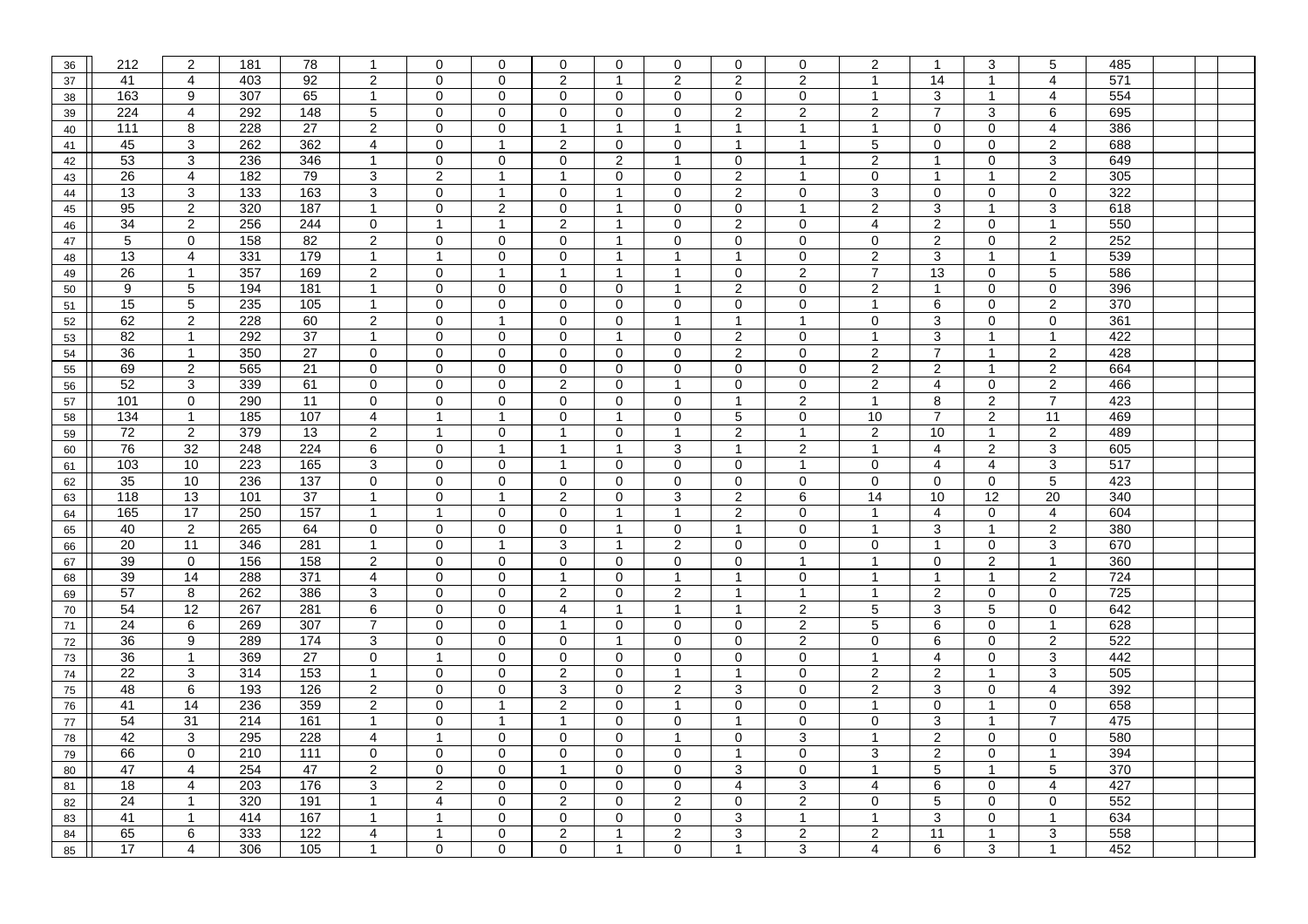| 86  | 47              | 9               | 256               | 114             | $\overline{2}$           | 1              | $\mathbf 0$    | 0                | 3              | $\mathbf 0$    | $\overline{c}$   | $\mathbf 0$    | $\mathbf 0$    | $\mathbf 0$             | 3                | 3                       | 440              |  |
|-----|-----------------|-----------------|-------------------|-----------------|--------------------------|----------------|----------------|------------------|----------------|----------------|------------------|----------------|----------------|-------------------------|------------------|-------------------------|------------------|--|
| 87  | 29              | $\overline{1}$  | 249               | 124             | $\mathbf{1}$             | 0              | $\mathbf 0$    | 0                | $\mathbf 0$    | $\mathbf{1}$   | $\mathbf{1}$     | $\overline{1}$ | $\overline{c}$ | 6                       | $\pmb{0}$        | 3                       | 418              |  |
| 88  | 18              | $\overline{4}$  | 342               | 124             | $\mathbf{1}$             | 0              | $\mathbf 0$    | $\mathbf 0$      | $\mathbf 0$    | $\mathbf 0$    | 3                | $\overline{1}$ | $\mathbf{1}$   | 5                       | -1               | $\overline{2}$          | 502              |  |
| 89  | 13              | $\overline{4}$  | $\overline{135}$  | 86              | $\sqrt{2}$               | 0              | $\pmb{0}$      | 0                | $\overline{1}$ | $\overline{1}$ | $\boldsymbol{2}$ | $\overline{1}$ | 1              | 9                       | -1               | 6                       | 262              |  |
| 90  | 38              | 3               | 402               | 64              | $\mathbf 0$              | $\mathbf 0$    | $\mathbf 0$    | 0                | $\mathbf 0$    | 0              | $\mathbf 0$      | $\mathbf 0$    | 3              | 4                       | $\mathbf 0$      | $\mathbf{1}$            | 515              |  |
| 91  | 31              | $\overline{1}$  | 260               | $\overline{29}$ | $\overline{1}$           | 0              | $\pmb{0}$      | 3                | 0              | 0              | $\overline{1}$   | $\mathbf 0$    | $\overline{1}$ | $\mathbf{1}$            | 0                | $\sqrt{3}$              | 331              |  |
| 92  | 46              | $\overline{1}$  | 210               | 110             | $\overline{1}$           | 0              | $\mathbf 0$    | 0                | $\mathbf 0$    | $\overline{1}$ | 0                | $\overline{c}$ | 0              | 3                       | 0                | $\sqrt{5}$              | 379              |  |
| 93  | 24              | $\overline{2}$  | 176               | $\overline{1}$  | $\mathbf 0$              | $\mathbf 0$    | $\mathbf 0$    | 0                | 0              | 0              | $\overline{1}$   | $\mathbf 0$    | $\mathbf 0$    | 3                       | $\mathbf 0$      | $\overline{2}$          | 209              |  |
| 94  | 57              | 12              | 278               | 57              | $\overline{1}$           | 0              | $\mathbf 0$    | 0                | $\mathbf 0$    | $\mathbf{1}$   | $\overline{2}$   | $\overline{1}$ | $\overline{2}$ | 5                       | $\mathbf 1$      | 8                       | 425              |  |
| 95  | 48              | $\overline{5}$  | 395               | 203             | $\overline{0}$           | $\mathbf{1}$   | $\pmb{0}$      | 0                | $\mathbf 0$    | $\mathbf{0}$   | 3                | $\overline{1}$ | $\overline{2}$ | $\mathbf 0$             | $\overline{1}$   | 3                       | 662              |  |
| 96  | 34              | 5               | 309               | $\overline{27}$ | $\mathbf 0$              | $\mathbf 0$    | $\mathbf 0$    | $\overline{1}$   | $\Omega$       | $\Omega$       | 2                | $\mathbf 0$    | $\overline{1}$ | $\overline{2}$          | $\mathbf 0$      | $\overline{2}$          | 383              |  |
| 97  | 40              | 11              | 435               | 39              | $\overline{\mathcal{A}}$ | $\mathbf 0$    | $\mathbf{1}$   | 0                | $\mathbf 0$    | 0              | $\mathbf{1}$     | $\mathbf 0$    | $\overline{2}$ | $\overline{4}$          | $\mathbf 0$      | 12                      | 549              |  |
| 98  | 38              | 5               | 352               | 106             | $\mathbf{1}$             | $\overline{2}$ | $\overline{1}$ | $\mathbf 0$      | $\mathbf 0$    | $\mathbf 0$    | $\mathbf 0$      | $\overline{4}$ | 8              | 10                      | $\mathbf 0$      | $\overline{9}$          | 536              |  |
| 99  | 33              | $\mathbf{1}$    | 248               | 89              | $\overline{2}$           | $\mathbf 0$    | $\pmb{0}$      | 0                | 0              | 0              | $\mathbf 0$      | $\overline{1}$ | $\overline{1}$ | $\overline{\mathbf{c}}$ | $\mathbf 0$      | $\overline{3}$          | 380              |  |
| 100 | 67              | $\overline{4}$  | 294               | 25              | $\mathbf 0$              | $\mathbf 0$    | $\mathbf 0$    | $\mathbf 0$      | $\mathbf 0$    | $\mathbf 0$    | $\mathbf{1}$     | $\mathbf 0$    | $\overline{1}$ | $\overline{4}$          | $\mathbf 0$      | $\overline{2}$          | 398              |  |
| 101 | 93              | 6               | 307               | 105             | $\overline{1}$           | $\mathbf{1}$   | $\overline{1}$ | 0                | $\mathbf{1}$   | $\mathbf{1}$   | 3                | 2              | 3              | 9                       | 4                | 13                      | 550              |  |
| 102 | 42              | 3               | 315               | 70              | $\overline{2}$           | $\mathbf{1}$   | $\overline{0}$ | $\mathbf 0$      | $\mathbf 0$    | $\mathbf 0$    | $\sqrt{5}$       | 2              | $\overline{5}$ | 14                      | $\overline{2}$   | $\overline{8}$          | 469              |  |
| 103 | 117             | $\mathbf{1}$    | 256               | 47              | $\overline{0}$           | $\pmb{0}$      | $\overline{0}$ | $\mathbf 1$      | $\mathbf 0$    | 0              | $\overline{1}$   | $\overline{1}$ | $\mathbf{1}$   | $\mathbf 0$             | $\mathbf 0$      | $\overline{2}$          | 427              |  |
| 104 | 95              | $\mathbf 0$     | 62                | 92              | $\overline{2}$           | $\overline{0}$ | $\overline{0}$ | $\mathbf 0$      | $\mathbf 0$    | $\mathbf 0$    | $\mathbf 0$      | $\overline{1}$ | $\mathbf 0$    | $\mathbf{1}$            | $\overline{1}$   | 6                       | 260              |  |
| 105 | 97              | $\mathbf{1}$    | 293               | 262             | $\overline{3}$           | $\mathbf{1}$   | $\overline{2}$ | $\mathbf 0$      | 2              | 0              | $\mathbf{1}$     | $\mathbf 0$    | 12             | 6                       | 3                | $\overline{5}$          | 688              |  |
| 106 | 78              | 3               | 197               | 45              | $\overline{2}$           | $\mathsf 0$    | $\pmb{0}$      | $\mathbf 0$      | $\mathbf{1}$   | $\mathbf 0$    | $\mathbf 3$      | 5              | $\mathsf 0$    | $\mathbf{2}$            | $\mathbf 0$      | $\overline{4}$          | 340              |  |
| 107 | 148             | $\overline{2}$  | 219               | 51              | $\overline{3}$           | $\mathbf{1}$   | $\pmb{0}$      | 0                | $\mathbf 0$    | $\mathbf{1}$   | $\mathbf{1}$     | $\mathbf 0$    | 4              | 3                       | $\overline{1}$   | 11                      | 445              |  |
| 108 | 81              | $\overline{2}$  | 293               | 53              | $\mathbf 0$              | $\mathsf 0$    | $\mathbf 0$    | 0                | $\mathbf 0$    | 0              | $\mathbf{1}$     | $\overline{1}$ | $\mathbf{1}$   | 3                       | $\mathbf{1}$     | $\overline{4}$          | 440              |  |
| 109 | 60              | $\overline{2}$  | $\frac{115}{115}$ | $\overline{14}$ | $\mathbf{1}$             | 0              | $\pmb{0}$      | 0                | $\mathbf 0$    | 0              | 2                | $\mathbf 0$    | $\mathbf 0$    | $\pmb{0}$               | $\mathbf 0$      | $\overline{\mathbf{4}}$ | 198              |  |
| 110 | 75              | $\overline{1}$  | 335               | 58              | $\overline{2}$           | $\pmb{0}$      | $\mathbf 0$    | 0                | $\mathbf 0$    | 0              | $\mathbf{1}$     | $\mathbf 0$    | $\sqrt{5}$     | 14                      | $\mathbf{1}$     | $\mathbf{3}$            | 495              |  |
| 111 | 71              | $\mathbf{1}$    | 223               | 190             | $\overline{2}$           | 0              | $\mathbf 0$    | 0                | $\overline{2}$ | $\mathbf{1}$   | 4                | 0              | 3              | $\overline{7}$          | $\mathbf{1}$     | $\overline{5}$          | 510              |  |
| 112 | $\overline{26}$ | $\mathbf 0$     | 151               | 162             | $\mathbf{1}$             | $\mathsf 0$    | $\pmb{0}$      | $\mathbf{1}$     | $\mathbf{1}$   | $\mathbf{1}$   | $\mathbf 0$      | $\overline{1}$ | $\mathbf 0$    | $\mathbf{2}$            | $\mathbf 0$      | $\mathbf{1}$            | 347              |  |
| 113 | 21              | $\mathbf{1}$    | 94                | 190             | $\mathbf 0$              | $\mathsf 0$    | $\pmb{0}$      | 3                | 0              | 0              | $\mathbf{1}$     | $\overline{1}$ | 0              | $\mathbf{1}$            | $\mathbf 0$      | $\sqrt{2}$              | 314              |  |
| 114 | 69              | 6               | 313               | 153             | 4                        | 0              | $\mathbf 0$    | 0                | $\mathbf 0$    | 0              | 2                | $\overline{2}$ | 4              | 12                      | 3                | $\overline{7}$          | 575              |  |
| 115 | 56              | $\overline{2}$  | 395               | 86              | $\mathbf{3}$             | 0              | $\sqrt{2}$     | $\boldsymbol{2}$ | 0              | 0              | $\overline{7}$   | $\mathsf 3$    | 4              | 11                      | $\overline{1}$   | $\sqrt{5}$              | 577              |  |
| 116 | 140             | $\mathbf{1}$    | 274               | 20              | $\overline{0}$           | 0              | $\overline{0}$ | 0                | $\mathbf 0$    | $\mathbf 0$    | $\mathbf{2}$     | 0              | $\mathbf{1}$   | 8                       | $\mathbf{1}$     | 18                      | 465              |  |
| 117 | 79              | $\mathbf{1}$    | 241               | 35              | $\boldsymbol{2}$         | $\mathbf 0$    | $\pmb{0}$      | $\boldsymbol{2}$ | $\mathbf 0$    | $\mathbf{1}$   | $\mathbf 0$      | 2              | $\mathbf{1}$   | $\overline{4}$          | $\mathsf 0$      | $\,6$                   | $\overline{374}$ |  |
| 118 | 77              | 5               | 302               | 185             | $\overline{2}$           | $\overline{0}$ | $\overline{0}$ | 0                | $\mathbf{1}$   | $\mathbf{1}$   | $\overline{c}$   | $\overline{1}$ | $\overline{7}$ | 8                       | 3                | $\overline{8}$          | 602              |  |
| 119 | 54              | $\mathbf{1}$    | 193               | 291             | $\overline{2}$           | $\pmb{0}$      | $\pmb{0}$      | 0                | $\mathbf{1}$   | $\mathbf{1}$   | $\mathbf 0$      | $\mathbf 0$    | $\overline{4}$ | $\mathbf 3$             | $\overline{1}$   | $\mathbf{1}$            | 552              |  |
| 120 | 19              | $\overline{1}$  | 115               | 155             | $\mathbf{1}$             | $\pmb{0}$      | $\mathbf{1}$   | 0                | $\mathbf{1}$   | $\mathbf{1}$   | $\mathbf{1}$     | $\overline{1}$ | $\overline{4}$ | $\overline{4}$          | $\mathbf 0$      | $\overline{5}$          | 309              |  |
| 121 | 102             | $\overline{4}$  | 326               | 145             | $\sqrt{2}$               | 3              | $\pmb{0}$      | $\mathbf{1}$     | 0              | $\overline{2}$ | 2                | 0              | $\mathbf{1}$   | 7                       | $\overline{4}$   | $\boldsymbol{9}$        | 608              |  |
| 122 | 124             | 6               | 214               | $\overline{22}$ | $\overline{0}$           | 0              | $\overline{0}$ | $\mathbf 0$      | $\mathbf 0$    | 0              | $\overline{4}$   | $\mathsf 0$    | $\mathbf 0$    | $\mathbf{1}$            | $\mathbf{1}$     | $\overline{5}$          | 377              |  |
| 123 | 47              | $\overline{27}$ | 281               | 57              | $\overline{2}$           | $\pmb{0}$      | $\mathbf 0$    | $\mathbf 0$      | $\mathbf 0$    | $\mathbf{1}$   | $\mathbf{1}$     | $\overline{1}$ | $\mathbf{1}$   | 6                       | $\overline{5}$   | $\,6\,$                 | 435              |  |
| 124 | 60              | 20              | 239               | 55              | $\overline{1}$           | 0              | $\pmb{0}$      | 0                | $\mathbf{1}$   | $\mathbf{1}$   | $\mathbf{1}$     | $\overline{1}$ | $\mathbf{1}$   | 3                       | $\overline{2}$   | 9                       | 394              |  |
| 125 | 75              | $\overline{3}$  | 195               | 77              | $\overline{1}$           | 0              | $\mathbf{1}$   | 0                | $\mathbf 0$    | 0              | $\mathbf{1}$     | -1             | $\overline{4}$ | $\overline{4}$          | $\mathbf{1}$     | $\overline{3}$          | 366              |  |
| 126 | 179             | $\overline{4}$  | 230               | 127             | $\overline{3}$           | 1              | $\overline{0}$ | 0                | 0              | 0              | $\overline{5}$   | -1             | 4              | $\overline{5}$          | $\overline{3}$   | $\overline{7}$          | 569              |  |
| 127 | 52              | $\overline{1}$  | 352               | 194             | $\overline{4}$           | $\mathbf{1}$   | $\overline{1}$ | $\mathbf 0$      | $\mathbf 0$    | $\mathbf{0}$   | $\boldsymbol{2}$ | 3              | $\mathbf{1}$   | 5                       | $\boldsymbol{2}$ | $\overline{3}$          | 621              |  |
| 128 | 17              | $\overline{7}$  | 153               | 99              | $\mathbf 0$              | 0              | $\mathbf 0$    | 0                | $\mathbf 0$    | $\Omega$       | $\overline{1}$   | $\overline{1}$ | $\mathbf 0$    | $\mathbf 0$             | $\mathbf 1$      | $\overline{1}$          | 280              |  |
| 129 | 18              | 9               | 235               | 188             | $\overline{1}$           | 0              | $\mathbf 0$    | -1               | 0              | 0              | $\mathbf 0$      | -1             | $\mathbf 0$    | 1                       | $\mathbf{1}$     | $\overline{1}$          | 456              |  |
| 130 | 50              | $\overline{9}$  | 209               | 146             | $\mathbf{1}$             | 0              | $\mathbf 0$    |                  | $\mathbf 0$    | $\mathbf{0}$   | $\overline{c}$   | 0              | $\mathbf{1}$   | $\mathbf{1}$            | $\mathbf 0$      | $\mathbf{1}$            | 421              |  |
| 131 | 48              | 10              | 201               | 55              | $\mathbf{1}$             | 0              | $\mathbf 0$    | 3                | $\mathbf 0$    | 0              | $\mathbf 0$      | $\mathbf 0$    | $\mathbf 0$    | $\mathbf 0$             | $\mathbf 0$      | $\overline{1}$          | 319              |  |
| 132 | 16              | $\overline{1}$  | 184               | 115             | $6 \overline{}$          | $\mathbf{1}$   | $\mathbf 0$    | -1               | $\mathbf 0$    | 0              | 3                | $\mathbf 0$    | $\overline{2}$ | 3                       | $\mathbf 0$      | $\overline{3}$          | 335              |  |
| 133 | 81              | 3               | 280               | 171             | $\overline{2}$           | 0              | $\overline{0}$ | 0                | 0              | $\mathbf{0}$   | $\mathbf 0$      | $\overline{2}$ | $\overline{2}$ | 3                       | $\mathbf 0$      | $\overline{3}$          | 547              |  |
| 134 | 113             | $\mathbf{1}$    | 235               | 152             | $\overline{\mathbf{4}}$  | 0              | $\pmb{0}$      | 0                | $\Omega$       | 0              | 1                | 1              | 1              | 6                       | 0                | $\mathbf{1}$            | $\overline{515}$ |  |
| 135 | 104             | 10              | 277               | 189             | 12                       | $\mathbf 0$    | $\mathbf 0$    |                  |                | $\overline{2}$ |                  | 1              | $\mathbf{0}$   | $\overline{2}$          | 0                | $\overline{2}$          | 602              |  |
|     |                 |                 |                   |                 |                          |                |                |                  |                |                |                  |                |                |                         |                  |                         |                  |  |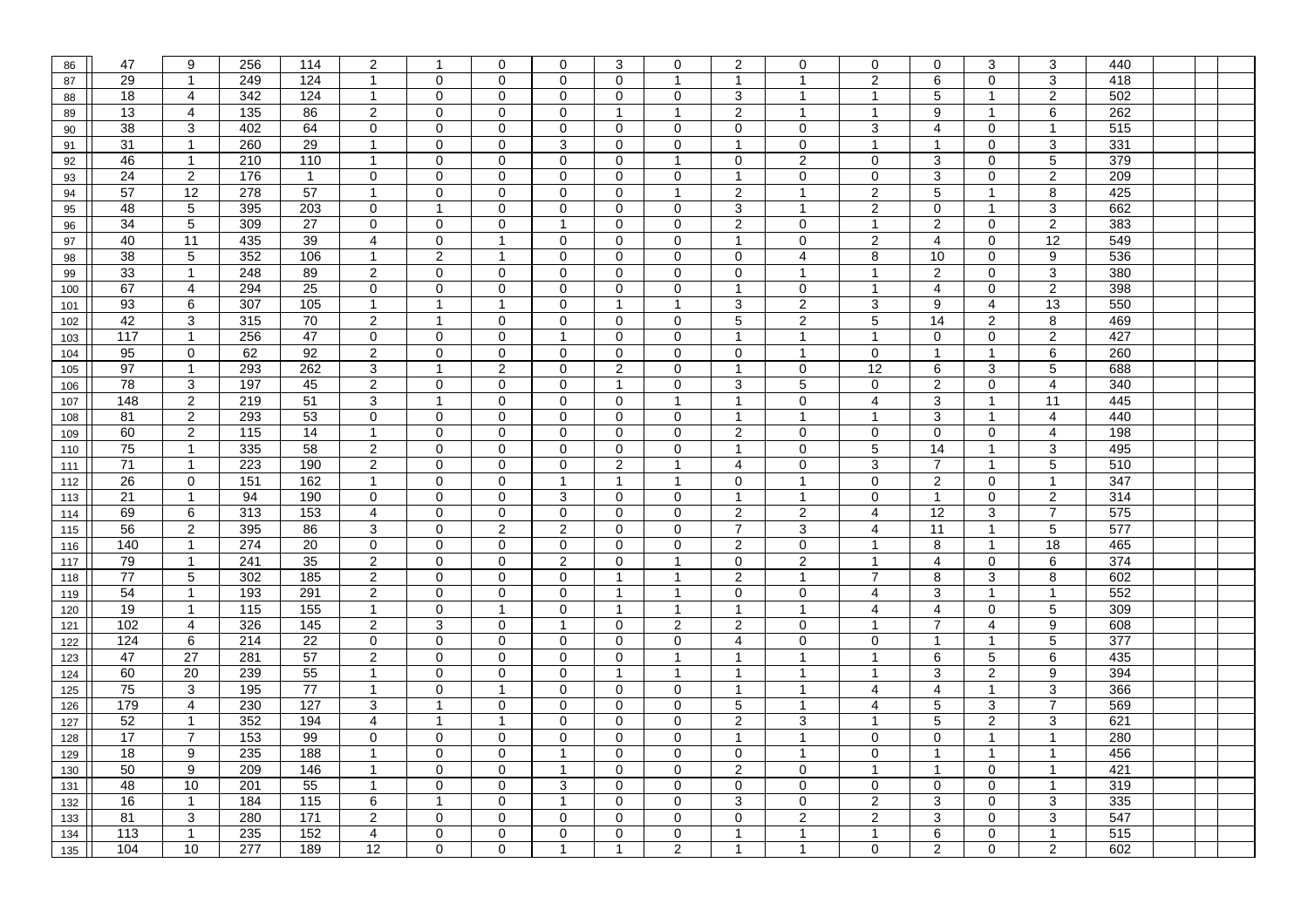| 136        | 41        | 9                    | 416        | 217             | 6                          | 0                            | 0                             | 0                | 0                          | 0                              | $\overline{1}$                   | $\overline{1}$                | 3                   | 11                        | -1                        | 4                                | 710        |  |
|------------|-----------|----------------------|------------|-----------------|----------------------------|------------------------------|-------------------------------|------------------|----------------------------|--------------------------------|----------------------------------|-------------------------------|---------------------|---------------------------|---------------------------|----------------------------------|------------|--|
| 137        | 67        | 6                    | 213        | $\frac{1}{142}$ | 0                          | $\overline{c}$               | $\pmb{0}$                     |                  | $\mathbf{1}$               | 0                              | $\pmb{0}$                        | 0                             | $\overline{4}$      | $\overline{c}$            | $\mathbf 0$               | 10                               | 448        |  |
| 138        | 38        | $\overline{7}$       | 296        | 100             | 8                          | $\mathbf 0$                  | $\mathbf 0$                   | 0                | $\overline{2}$             | $\overline{2}$                 | $\overline{c}$                   | 5                             | $\mathbf 0$         | $\overline{2}$            | $\overline{1}$            | $\mathbf 0$                      | 463        |  |
| 139        | 19        | 6                    | 270        | $\overline{74}$ | $\pmb{0}$                  | 0                            | $\overline{1}$                | 0                | $\mathbf{1}$               | $\mathbf{1}$                   | $\overline{1}$                   | $\pmb{0}$                     | $\mathbf{1}$        | $\ensuremath{\mathsf{3}}$ | $\mathbf 0$               | $\overline{2}$                   | 379        |  |
| 140        | 65        | 12                   | 288        | 183             | $\overline{2}$             | 1                            | $\pmb{0}$                     | $\overline{c}$   | $\mathbf 0$                | 0                              | $\overline{1}$                   | 3                             | $\sqrt{3}$          | $\overline{4}$            | $\overline{\mathbf{1}}$   | $\overline{1}$                   | 566        |  |
| 141        | 58        | $\sqrt{5}$           | 273        | 287             | $\mathbf{1}$               | $\mathbf{1}$<br>$\mathbf{1}$ | $\mathbf 0$                   | 1                | $\overline{c}$             | $\mathbf{1}$<br>$\overline{1}$ | $\overline{1}$<br>$\overline{1}$ | $\overline{c}$                | 5                   | 6                         | $\mathbf 0$               | $\ensuremath{\mathsf{3}}$        | 646        |  |
| 142        | 21<br>60  | 8<br>17              | 389<br>393 | 201<br>142      | $\overline{3}$<br>$\infty$ | 0                            | $\overline{1}$<br>$\mathbf 0$ | 0<br>$\mathbf 0$ | $\mathbf 0$<br>2           | 3                              | 3                                | $\sqrt{2}$<br>$\overline{1}$  | $\overline{2}$<br>3 | 8<br>14                   | $\pmb{0}$<br>$\mathbf 0$  | $\overline{7}$<br>$\overline{6}$ | 645<br>652 |  |
| 143<br>144 | 39        | 17                   | 268        | 174             | $\overline{2}$             | $\overline{0}$               | $\overline{0}$                | $\overline{2}$   | $\mathbf 0$                | $\mathbf{1}$                   | $\overline{2}$                   | $\overline{1}$                | $\overline{1}$      | $\mathbf{1}$              | $\mathbf 0$               | $\overline{0}$                   | 508        |  |
| 145        | 98        | 56                   | 355        | 207             | $\overline{2}$             | $\mathbf{1}$                 | $\overline{0}$                | $\overline{2}$   | $\mathbf 0$                | 0                              | $\mathbf 0$                      | 0                             | 0                   | $\mathbf{1}$              | $\pmb{0}$                 | $\mathbf{1}$                     | 723        |  |
| 146        | 67        | 32                   | 279        | 136             | $\mathbf{3}$               | 0                            | $\pmb{0}$                     | $\mathbf 0$      | $\mathbf 0$                | $\mathbf{1}$                   | $\mathbf{1}$                     | $\mathbf 0$                   | $\mathbf 0$         | $\overline{2}$            | 2                         | $\sqrt{2}$                       | 525        |  |
| 147        | 165       | 15                   | 350        | 123             | $\overline{0}$             | 0                            | $\overline{0}$                | $6\overline{6}$  | $\mathbf 0$                | 0                              | $\overline{2}$                   | $\overline{1}$                | $\mathbf{1}$        | $\overline{2}$            | $\overline{2}$            | 3                                | 670        |  |
| 148        | 119       | $\mathbf{1}$         | 288        | 107             | $\overline{5}$             | $\sqrt{2}$                   | $\pmb{0}$                     | $\boldsymbol{2}$ | $\mathbf 0$                | $\mathbf{1}$                   | $\mathbf{1}$                     | $\sqrt{2}$                    | $\mathbf{1}$        | 3                         | $\mathbf{1}$              | 11                               | 544        |  |
| 149        | 268       | $\overline{5}$       | 270        | 96              | 3                          | $\mathbf{1}$                 | $\overline{0}$                | 0                | $\mathbf{1}$               | 0                              | $\mathbf 0$                      | $\mathbf 0$                   | $\mathbf{1}$        | $\pmb{0}$                 | $\overline{0}$            | $\overline{4}$                   | 649        |  |
| 150        | 110       | $\overline{2}$       | 170        | 17              | $\mathbf{1}$               | $\mathsf 0$                  | $\mathbf 0$                   | $\pmb{0}$        | $\mathbf 0$                | $\mathbf{1}$                   | $\overline{1}$                   | $\mathbf 0$                   | $\sqrt{3}$          | $\mathbf{1}$              | $\mathsf 3$               | $\,6\,$                          | 315        |  |
| 151        | 271       | 6                    | 133        | 91              | $\mathbf{1}$               | $\mathbf 0$                  | $\mathbf 0$                   | $\overline{2}$   | $\overline{2}$             | $\mathbf 0$                    | 2                                | $\overline{1}$                | 3                   | $\overline{3}$            | $\overline{1}$            | 4                                | 520        |  |
| 152        | 279       | 15                   | 213        | 192             | $\overline{3}$             | $\pmb{0}$                    | $\mathbf 0$                   | $\mathbf{1}$     | $\mathbf 0$                | $\overline{4}$                 | $\mathbf 0$                      | $\overline{2}$                | $\overline{4}$      | 6                         | $\overline{5}$            | 6                                | 730        |  |
| 153        | 211<br>56 | 16<br>$\overline{4}$ | 407<br>143 | 165<br>23       | 3<br>$\mathbf{1}$          | $\mathbf{1}$<br>$\mathbf 0$  | $\overline{2}$<br>$\mathbf 0$ | 0<br>$\mathbf 0$ | $\mathbf 0$<br>$\mathbf 0$ | $\mathbf{0}$<br>$\mathbf{1}$   | $\overline{2}$<br>$\overline{2}$ | $\overline{4}$<br>$\mathbf 0$ | $\mathbf{1}$<br>2   | 4<br>9                    | $\overline{2}$<br>2       | 6<br>$\overline{3}$              | 824<br>246 |  |
| 154<br>155 | 28        | $\overline{2}$       | 478        | 24              | $\overline{4}$             | $\pmb{0}$                    | $\overline{0}$                | 0                | $\mathbf 0$                | 0                              | $\overline{1}$                   | 0                             | $\mathbf 0$         | $\mathbf{1}$              | $\mathbf 0$               | $\overline{2}$                   | 540        |  |
|            | 33        | 42                   | 451        | 33              | $\mathbf 0$                | 0                            | $\mathbf{1}$                  | $\mathbf 0$      | 0                          | $\mathbf 0$                    | 0                                | $\mathbf 0$                   | $\overline{2}$      | 4                         | $\mathbf{1}$              | $\overline{4}$                   | 571        |  |
| 156        | 69        | 20                   | 223        | 28              | $\mathbf{1}$               | $\mathbf{1}$                 | $\mathbf 0$                   | $\mathbf 0$      | 0                          | 0                              | $\mathbf 0$                      | $\mathbf 0$                   | $\mathbf{1}$        | 3                         | $\mathbf{1}$              | $\mathbf{1}$                     | 348        |  |
| 157        | 109       | 9                    | 175        | 42              | $\mathbf{1}$               | $\mathbf{1}$                 | $\mathbf 0$                   | 0                | $\mathbf{1}$               | 0                              | $\mathbf 0$                      | $\overline{1}$                | $\mathbf{3}$        | 4                         | $\mathbf 0$               | $\sqrt{5}$                       | 351        |  |
| 158        |           |                      |            |                 |                            |                              |                               |                  |                            |                                |                                  |                               |                     |                           |                           |                                  |            |  |
| 159        | 53        | $\overline{2}$       | 224        | 32              | $\mathbf{1}$               | $\mathsf 0$                  | $\mathbf{1}$                  | 0                | $\mathbf 0$                | $\mathbf{1}$                   | $\mathbf 0$                      | $\overline{1}$                | 4                   | 28                        | $\mathbf{1}$              | 15                               | 363        |  |
| 160        | 39        | $\overline{1}$       | 215        | 205             | $\overline{2}$             | 0                            | 0                             | $\overline{2}$   | $\mathbf{1}$               | 0                              | 3                                | 3                             | 8                   | 14                        | $\mathbf{1}$              | 0                                | 494        |  |
| 161        | 29        | 13                   | 241        | 38              | $\mathbf 0$                | $\mathbf{1}$                 | $\mathbf 0$                   | $\mathbf 0$      | $\mathbf{1}$               | $\overline{2}$                 | $\overline{2}$                   | $\mathbf 0$                   | $\overline{4}$      | 8                         | $\mathbf 0$               | $\mathbf{1}$                     | 340        |  |
| 162        | 38        | 5                    | 161        | 98              | $\mathbf{1}$               | $\mathbf{1}$                 | 0                             | $\mathbf 0$      | $\mathbf 0$                | $\mathbf 0$                    | $\overline{1}$                   | $\mathbf 0$                   | 3                   | $\overline{4}$            | 2                         | 2                                | 316        |  |
| 163        | 45        | 5                    | 126        | 17              | $\mathsf 3$                | $\pmb{0}$                    | $\mathbf 0$                   | $\mathbf{1}$     | $\overline{1}$             | $\overline{2}$                 | $\overline{1}$                   | $\overline{1}$                | $\mathbf{1}$        | $\overline{7}$            | $\mathbf{1}$              | 4                                | 215        |  |
| 164        | 233       | 11                   | 241        | 79              | $\mathbf{1}$               | $\mathsf 0$                  | $\pmb{0}$                     | $\mathbf 0$      | $\mathbf 0$                | $\mathbf 0$                    | $\mathsf 0$                      | $\mathbf 0$                   | $\mathbf{3}$        | $\mathbf 3$               | $\mathbf{1}$              | $\mathbf{3}$                     | 575        |  |
| 165        | 119       | 48                   | 271        | 92              | $\overline{5}$             | 0                            | $\overline{2}$                | $\mathbf{1}$     | $\mathbf 0$                | $\overline{1}$                 | $\overline{2}$                   | $\overline{2}$                | 6                   | 8                         | $\overline{4}$            | 12                               | 573        |  |
| 166        | 100       | 4                    | 399        | 252             | 8                          | 3                            | $\mathbf{1}$                  | $\overline{2}$   | $\overline{2}$             | $\overline{2}$                 | 5                                | $\overline{2}$                | 3                   | 15                        | $\overline{2}$            | 8                                | 808        |  |
| 167        | 328       | $9\,$                | 304        | 163             | $\ensuremath{\mathsf{3}}$  | 0                            | $\overline{c}$                | $\mathbf 0$      | $\mathbf{1}$               | 0                              | $\overline{c}$                   | $\overline{1}$                | $\overline{4}$      | $\,$ 5 $\,$               | 4                         | 15                               | 841        |  |
| 168        | 268       | 5                    | 329        | 114             | 4                          | $\overline{\mathbf{c}}$      | $\mathbf{1}$                  | $\overline{2}$   | 0                          | $\mathbf{1}$                   | 6                                | 5                             | 6                   | $\overline{7}$            | 4                         | 12                               | 766        |  |
| 169        | 20        | 4                    | 272        | 241             | 6                          | 0                            | $\mathsf{O}\xspace$           | $\mathbf{1}$     | 0                          | 3                              | $\overline{2}$                   | $\overline{2}$                | $\mathbf{2}$        | 13                        | $\overline{2}$            | $\overline{4}$                   | 572        |  |
| 170        | 80        | 8                    | 147        | 169             | $\mathbf{3}$               | 0                            | 0                             | $\mathbf 0$      | 0                          | $\mathbf{1}$                   | $\mathbf 0$                      | $\mathbf 0$                   | $\overline{7}$      | 15                        | $\mathbf{1}$              | 3                                | 434        |  |
| 171        | 73        | $\overline{4}$       | 184        | 98              | $\mathbf{1}$               | 3                            | $\mathbf 0$                   | $\mathbf 0$      | $\mathbf 0$                | $\mathbf 0$                    | $\overline{1}$                   | 0                             | $\overline{2}$      | $\mathbf{1}$              | $\mathbf{1}$              | $\mathbf{3}$                     | 371        |  |
| 172        | 32        | $\overline{2}$       | 239        | 205             | $5\,$                      | 3                            | $\mathbf{1}$                  | $\mathbf 0$      | $\mathbf 0$                | $\sqrt{3}$                     | $\mathbf 0$                      | $\overline{1}$                | $\mathbf{3}$        | 8                         | $\overline{2}$            | $\overline{2}$                   | 506        |  |
| 173        | 45        | 4                    | 298        | 198             | 0                          | 0                            | $\pmb{0}$                     | 0                | $\mathbf{1}$               | $\mathbf{1}$                   | $\mathbf{1}$                     | $\overline{1}$                | 0                   | 9                         | 3                         | $\overline{c}$                   | 563        |  |
| 174        | 29        | 5                    | 320        | 119             | $\overline{c}$             | 0                            | $\mathbf 0$                   | $\mathbf{1}$     | $\mathbf 0$                | $\mathbf{1}$                   | $\overline{c}$                   | $\mathbf 0$                   | 5                   | 15                        | $\ensuremath{\mathsf{3}}$ | $\overline{4}$                   | 506        |  |
| 175        | 77        | $\overline{7}$       | 141        | 195             | $\overline{7}$             | $\mathbf{1}$                 | $\mathbf{1}$                  | $\mathbf{1}$     | $\mathbf 0$                | 3                              | 3                                | 2                             | $\overline{4}$      | 6                         | $\mathbf 0$               | $\overline{4}$                   | 452        |  |
|            |           |                      |            |                 |                            |                              |                               |                  |                            |                                |                                  |                               |                     |                           |                           |                                  |            |  |